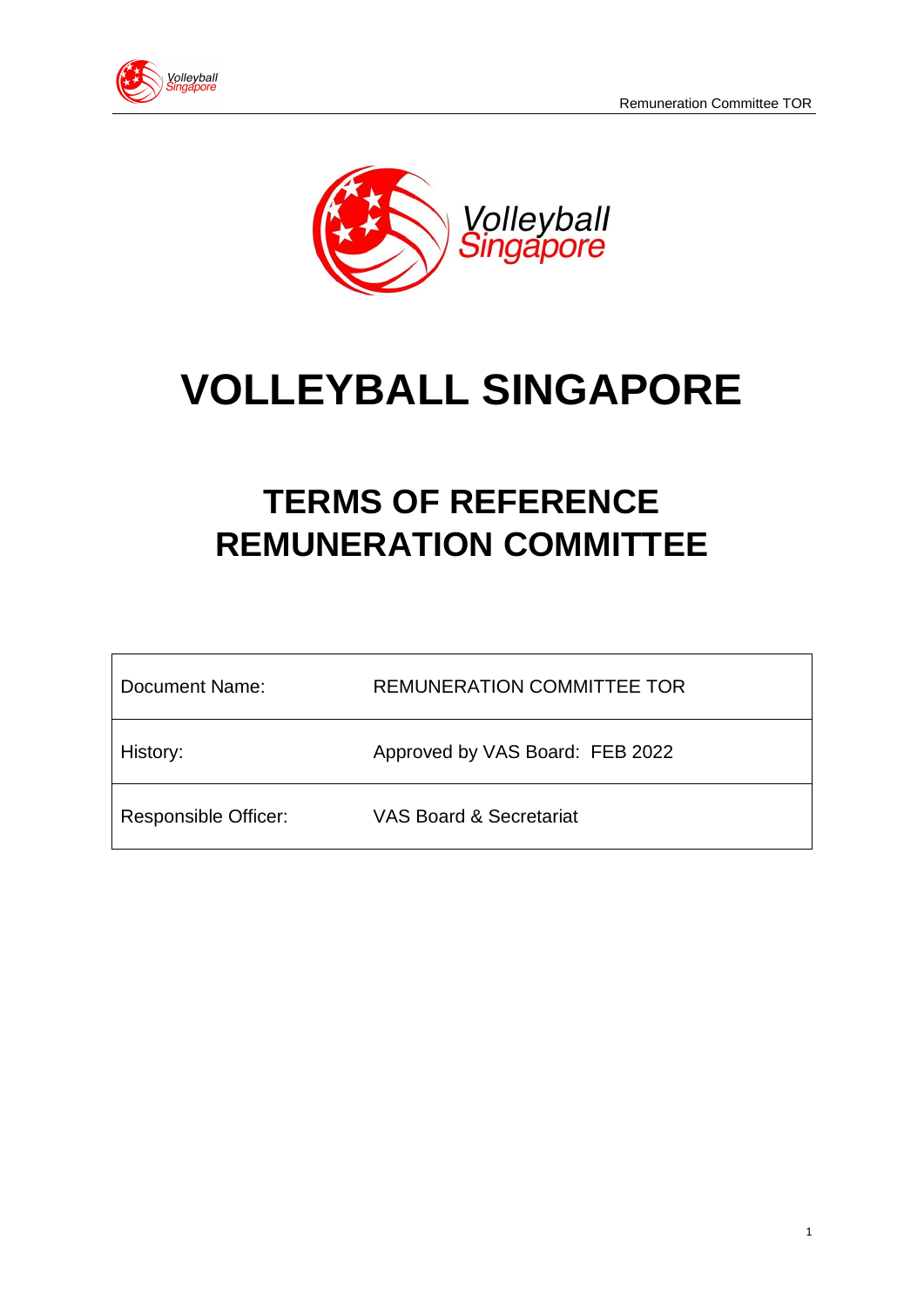

# **1. INTRODUCTION**

1.1 This document shall define the Remuneration Committee within Volleyball Association of Singapore (rebranded as Volleyball Singapore in Feb 2022).

## **2. DEFINITIONS**

2.1 In these terms of reference:

"Board" means the board of directors of the Volleyball Singapore; "Committee" means the remuneration committee of the Board; and "Association" means Volleyball Singapore.

# **3. COMPOSITION**

- 3.1 Members of the Committee shall be appointed by the Board, in consultation with the chairman of the Committee. The Committee shall be made up of at least three (3) members, other people may be invited to attend Committee meetings based on specific scope/skill set as required
- 3.2 Only members of the Committee have the right to attend Committee meetings. However, other individuals may be invited to attend for all or part of any meeting, as and when appropriate.
- 3.3 The Board shall appoint the chairman of the Committee. In the absence of the chairman of the Committee and/or an appointed deputy, the remaining members present shall elect one of their number to chair the meeting.

#### **4. SECRETARY**

4.1 The General Manager or his/her nominee shall act as the secretary of the Committee.

#### **5. QUORUM**

5.1 The quorum necessary for the transaction of business shall be two. A duly convened meeting of the Committee at which a quorum is present shall be competent to exercise all or any of the authorities, powers and discretions vested in or exercisable by the Committee.

#### **6. FREQUENCY OF MEETINGS**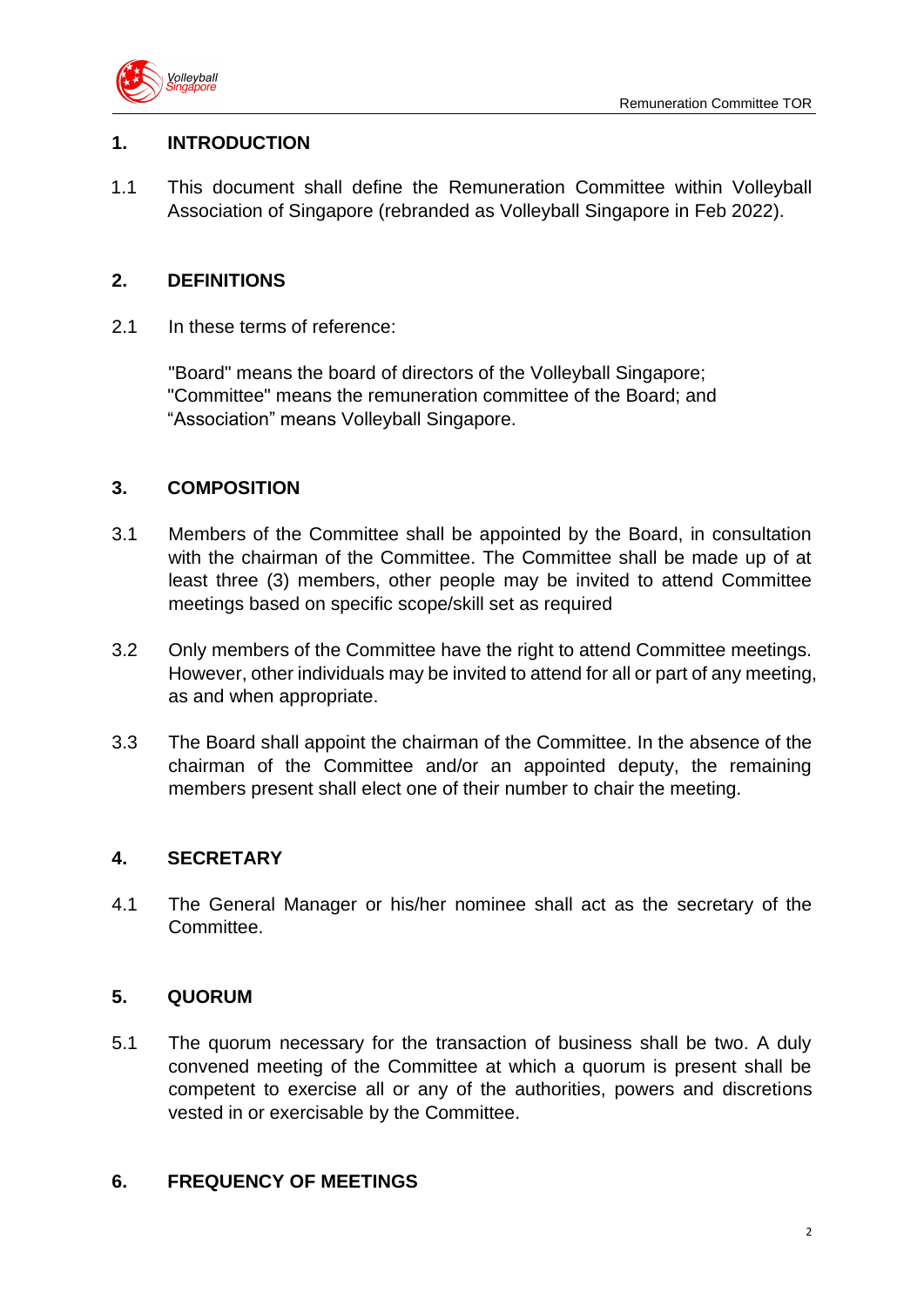

6.1 The Committee shall meet at least once a year and at such other times as the chairman of the Committee shall require.

# **7. NOTICE OF MEETINGS**

- 7.1 Meetings of the Committee shall be summoned by the secretary of the Committee at the request of any of its members.
- 7.2 Unless otherwise agreed, notice of each meeting (confirming the venue, time and date, together with an agenda of items to be discussed) shall be forwarded to each member of the Committee and any other person required to attend no later than three working days before the date of the meeting. Supporting papers shall be sent to Committee members and to other attendees, as appropriate, at the same time.

# **8. MINUTES OF MEETINGS**

- 8.1 The secretary of the Committee shall minute the proceedings and resolutions of all Committee meetings, including recording the names of those present and in attendance.
- 8.2 The secretary of the Committee shall ascertain, at the beginning of each Committee meeting, the existence of any conflicts of interest and minute them accordingly.
- 8.3 Minutes of Committee meetings shall be circulated promptly within a reasonable time after the meetings to all members of the Committee and, once agreed, to all other members of the Board, unless a conflict of interest exists.

#### **9. RESOLUTIONS**

9.1 Resolutions of the Committee shall be passed by a majority of votes which can also be passed by way of unanimous written resolutions. Meetings can be held in person, by telephone or by video conference.

# **10. DUTIES**

The Committee shall:

10.1 determine and agree with the Board the framework or broad policy for the remuneration of all hired staff for the Association;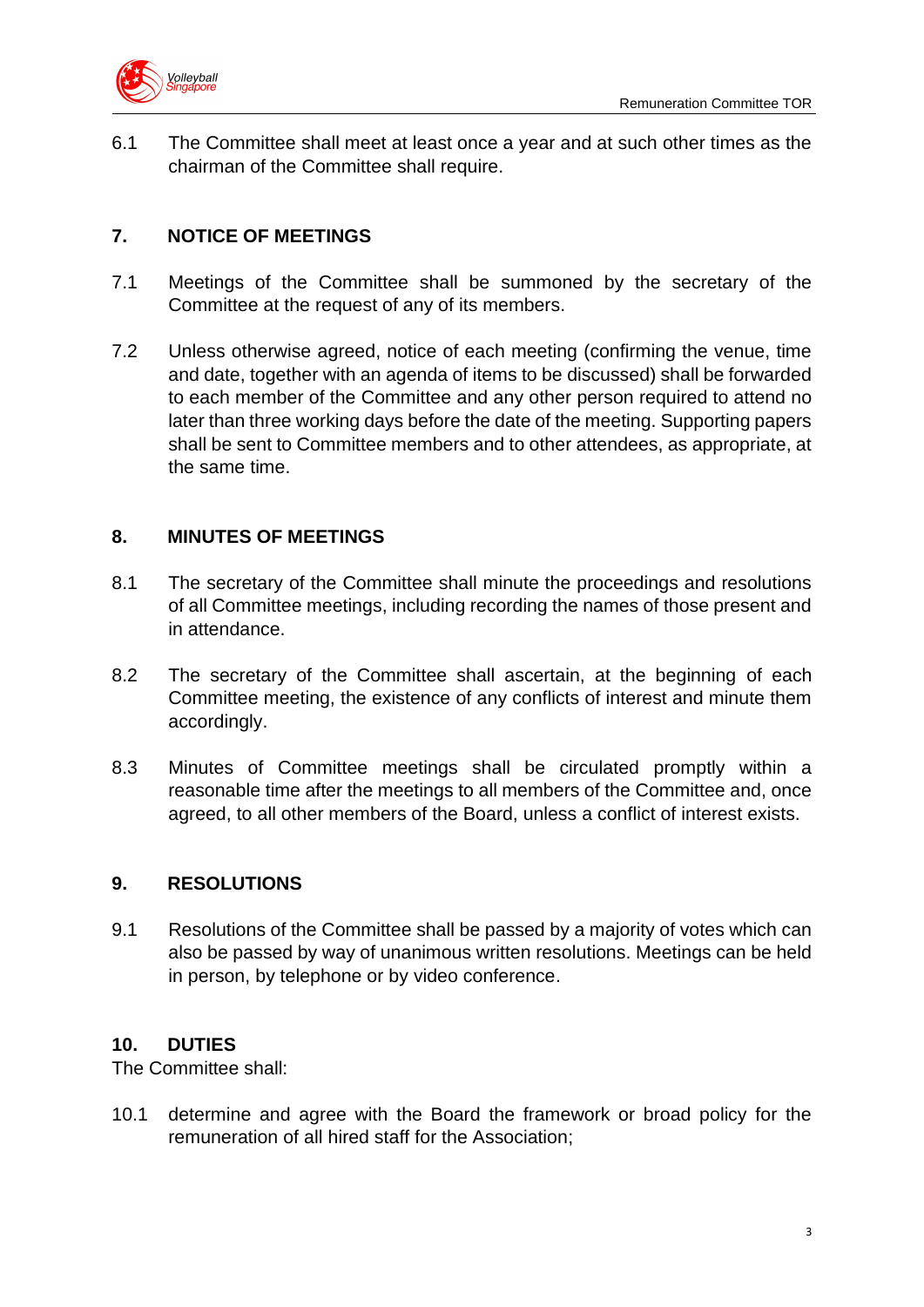

- 10.2 in determining such policy, take into account all factors which it deems necessary. The objective of such policy shall be to ensure that staff of the Association are provided with appropriate incentives to encourage enhanced performance and are, in a fair and responsible manner, rewarded for their individual contributions to the success of the Association;
- 10.3 within the terms of the agreed policy and in consultation with the chairman of the Board and/or General Manager, as appropriate, determine the total individual remuneration package of each staff (including bonuses, incentive payments, etc);
- 10.4 ensure that all legal and regulatory provisions regarding disclosure of remuneration are fulfilled.

# **11. REPORTING RESPONSIBILITIES**

- 11.1 The chairman of the Committee shall report formally to the Board on its proceedings after each meeting on all matters within its duties and responsibilities.
- 11.2 The Committee shall make whatever recommendations to the Board it deems appropriate on any area within its remit where action or improvement is needed.
- 11.3 Where requested to do so by the Board, the Committee shall produce an annual report of the Association's remuneration policy and practices, which will form part of the Association's annual report and accounts, and ensure that, at each AGM, such report is laid before, and voted on by, shareholders.

#### **12. SELF APPRAISAL**

12.1 The Committee shall, at least once a year, review its own performance, constitution and terms of reference to ensure it is operating at maximum effectiveness, and recommend any changes it considers necessary to the Board for approval.

#### **13. AUTHORITY**

The Committee is authorised by the Board:

- 13.1 to seek any information it requires from any employee of the Association in order to perform its duties; and
- 13.2 to obtain, at the Association's expense, outside legal or other professional advice on any matters within its terms of reference.